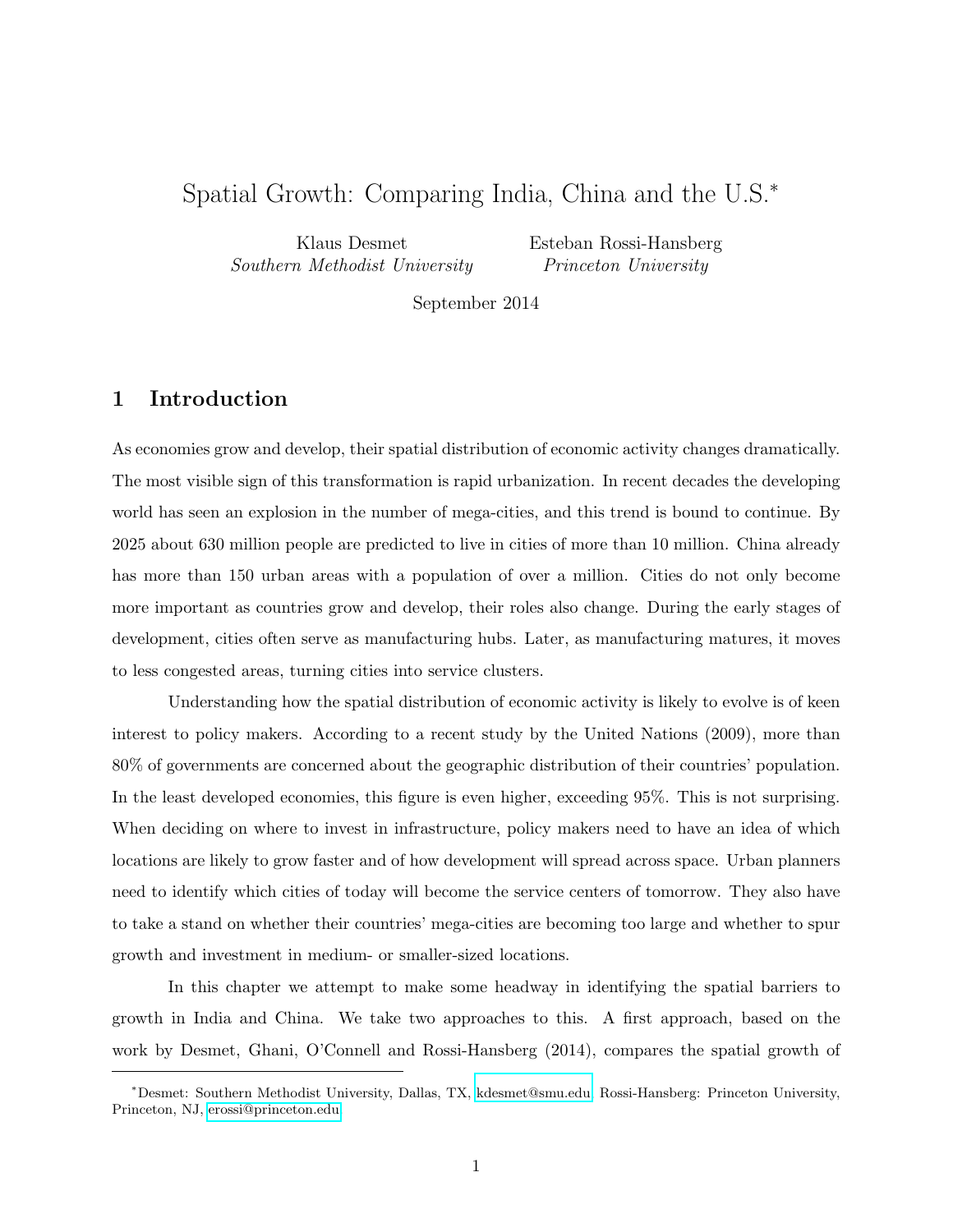India, China and the U.S., with a particular focus on the service industry. Existing studies on the geographic distribution of economic activity often limit their attention to manufacturing. However, cities across the globe are becoming increasingly specialized in services, so that zooming in on the service industry is of particular interest. By analyzing differences with the U.S., we hope to identify the particular barriers that may be hampering economic development.

In contrast to the U.S., where service employment growth is greatest in medium-density service clusters, we find that in India it is greatest in high-density service clusters. As for China, the spatial growth pattern of the service industry looks more similar to that of the United States. The slower relative growth of India's medium-density locations, compared to both the U.S. and China, suggests that India's medium-density are facing certain barriers to growth. Maybe medium-sized cities in India have poor infrastructure, a problem less prevalent in China. We present evidence in favor of this hypothesis. In particular, we find that limited access to telecommunications and a low share of highly educated workers puts a break on growth in medium-density locations. That is, if all Indian cities had equal access to telecommunications, the disadvantage of medium-density locations, relative to high-density locations, would disappear.

Although China resembles the U.S. in the sense of its medium-density clusters performing well, the differences in growth rates across space in China are an order of magnitude larger. One possible reason is that the geographic allocation of resources in China may not be efficient. The hukou system, which acts to keep some of the country's mega-cities from becoming even larger, certainly points to the existence of spatial inefficiencies. To explore this question in further detail, we take a second approach to identifying spatial barriers to growth. Based on Desmet and Rossi-Hansberg (2013), we quantitatively analyze not just how greater mobility would affect China's mega-cities, but maybe more important, whether well-being would increase or decrease under different policies. We are not only interested in the existence of mega-cities per se; we also want to understand whether there are any welfare gains from reducing the size of mega-cities and increasing that of intermediate-sized cities, or if on the contrary, we should focus on making mega-cities more liveable rather than slowing down their growth.

Our main finding is that China's largest cities face barriers to growth. Liberalizing migratory restrictions would provide an important boost to the growth of its mega-cities. In contrast to the commonly held view that many of the world's metropolises are already too large, our quantitative framework predicts that the further expansion of some of China's biggest cities would bring substantial welfare gains. This suggests that China stands much to gain from a more efficient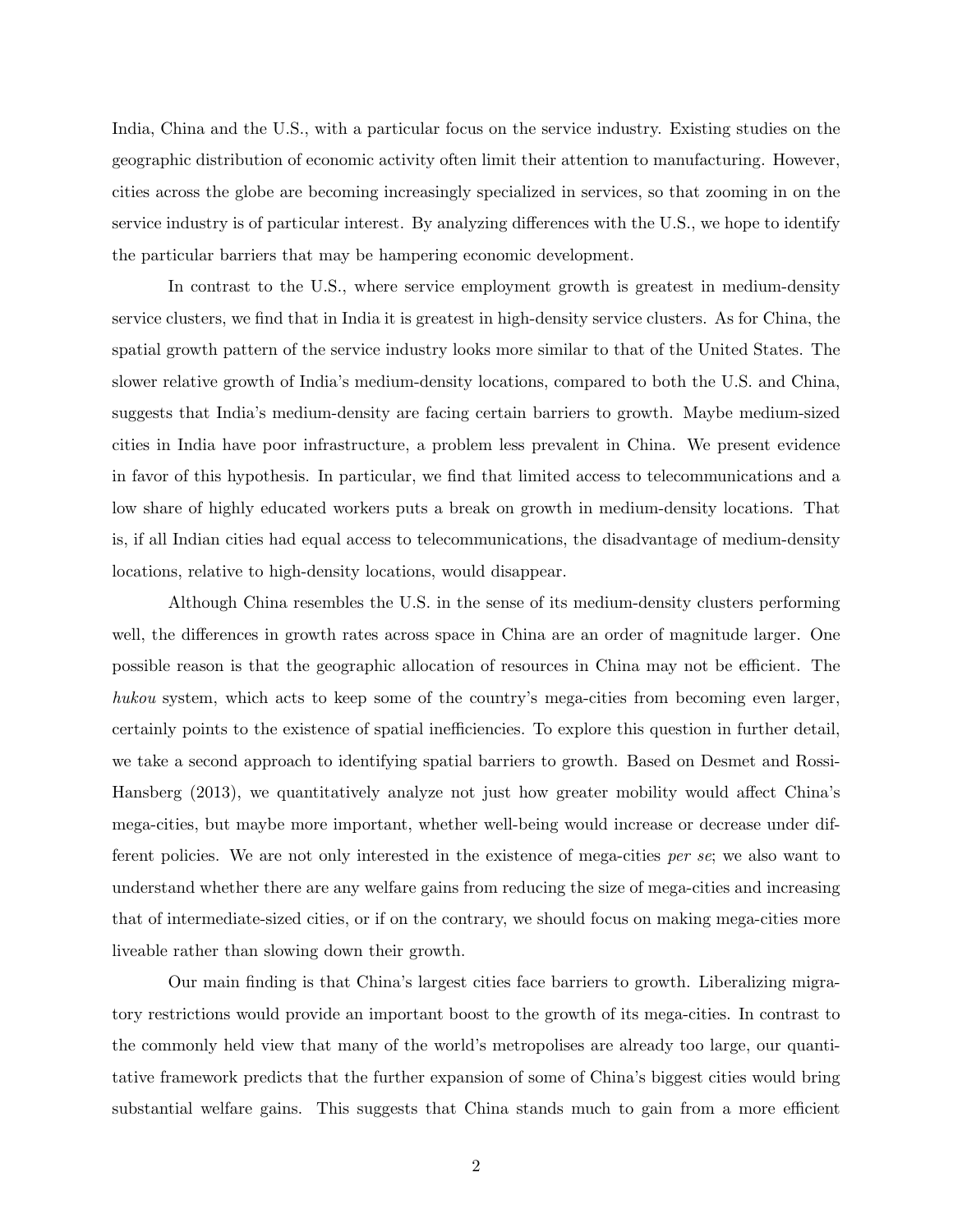spatial allocation of its resources.

The rest of the chapter is organized as follows. Section 2 compares the spatial growth patterns of the service industry in the U.S., India and China, and discusses the barriers to growth in India's medium-sized cities. Section 3 discusses barriers to growth in China's largest cities. Section 4 concludes.

### 2 Spatial Growth in the Service Industry

Before analyzing spatial growth patterns, it is important to understand why we might expect growth to differ across locations. Our starting point is the link between technological change and geographic clustering. Whenever a general technological breakthrough occurs, it takes time for firms and individuals to discover the different uses of the new technology. During that period of experimentation, firms benefit from proximity to others that are experimenting with the same technology. This is what Marshall (1920) referred to as localized knowledge spillovers. The idea is that learning often occurs through random and unorganized interaction, which is more likely to happen in geographically dense environments. Of course, once technologies or industries mature, such knowledge spillovers lose importance, as their main uses and applications become well understood by everyone.

As we argued in Desmet and Rossi-Hansberg (2009), we should therefore expect geographic clustering to be more important in sectors that benefit more from a given technological breakthrough. In addition to electricity, which made its big impact in the early decades of the 20th century, the other major technological breakthrough of the last one hundred years is information technology (IT). In contrast to electricity, which had its biggest effect on manufacturing, IT is disproportionately benefitting services. In a study of the U.S., Hobijn and Jovanovic (2001) find that IT intensity — the share of IT equipment in total equipment — was in 1996 about 25 percentage points higher in services than in manufacturing.

In light of these facts, in our earlier work we qualified services in the U.S. to be a "young" sector (as it is still discovering the benefits of IT) and manufacturing to be a "mature" sector (as it benefitted mainly from previous technological breakthroughs such as electricity). Consistent with this, in the last decades services have become more concentrated in space, in contrast to manufacturing, which has become geographically more dispersed. When we say that services have become more clustered, we have not said where that clustering is occurring. In addition, the finding of increasing concentration holds for the U.S. and Europe; it remains to be seen whether it also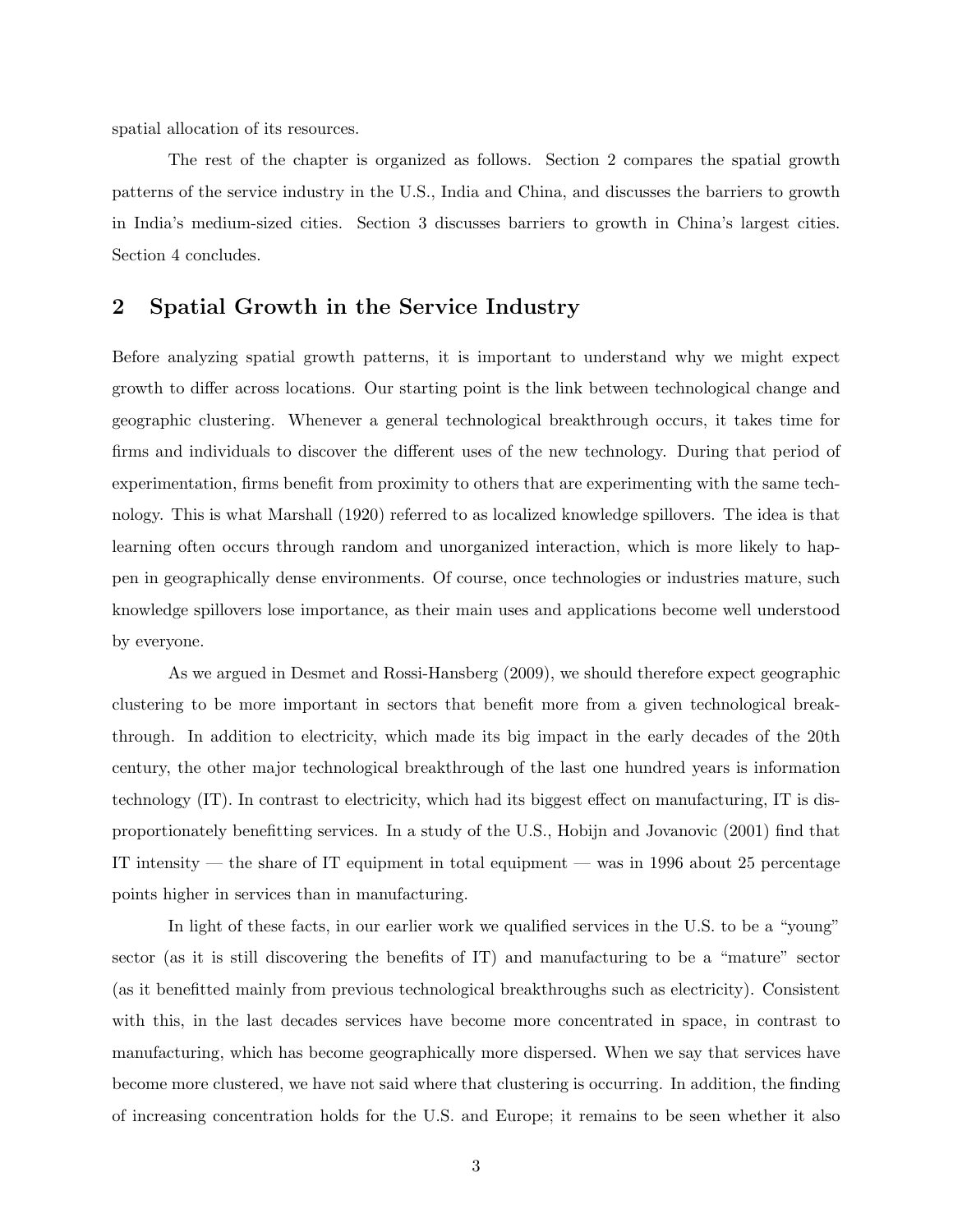holds for other countries. In the next paragraphs, we will analyze where the spatial clustering of services is happening in the U.S., and we will compare it to that of India and China.

United States. To better understand which locations have benefitted the most from service growth, Figure 1 uses data of U.S. counties between 1980 and 2000 and plots the annual growth in service employment as a function of initial service employment density. Technically, the dark curve is based on a nonlinear kernel regression, and the lighter curve represent the 95% confidence intervals. The upward-sloping part of the curve shows that medium-density locations grew faster than low-density locations. This implies increasing geographic concentration, since those with more density grew more than those with less density. In contrast, for the high-density locations the curve becomes downward-sloping. This is evidence of congestion: these high-density locations are growing slower, implying geographic dispersion.



Figure 1: Services Employment Density: U.S. Counties, 1980-2000

Taken together, although services are becoming more concentrated, this increased clustering is not happening in very high-density places like New York, but in medium-density places, with an employment density in the range of 50 to 100 employees per square kilometer. This is the case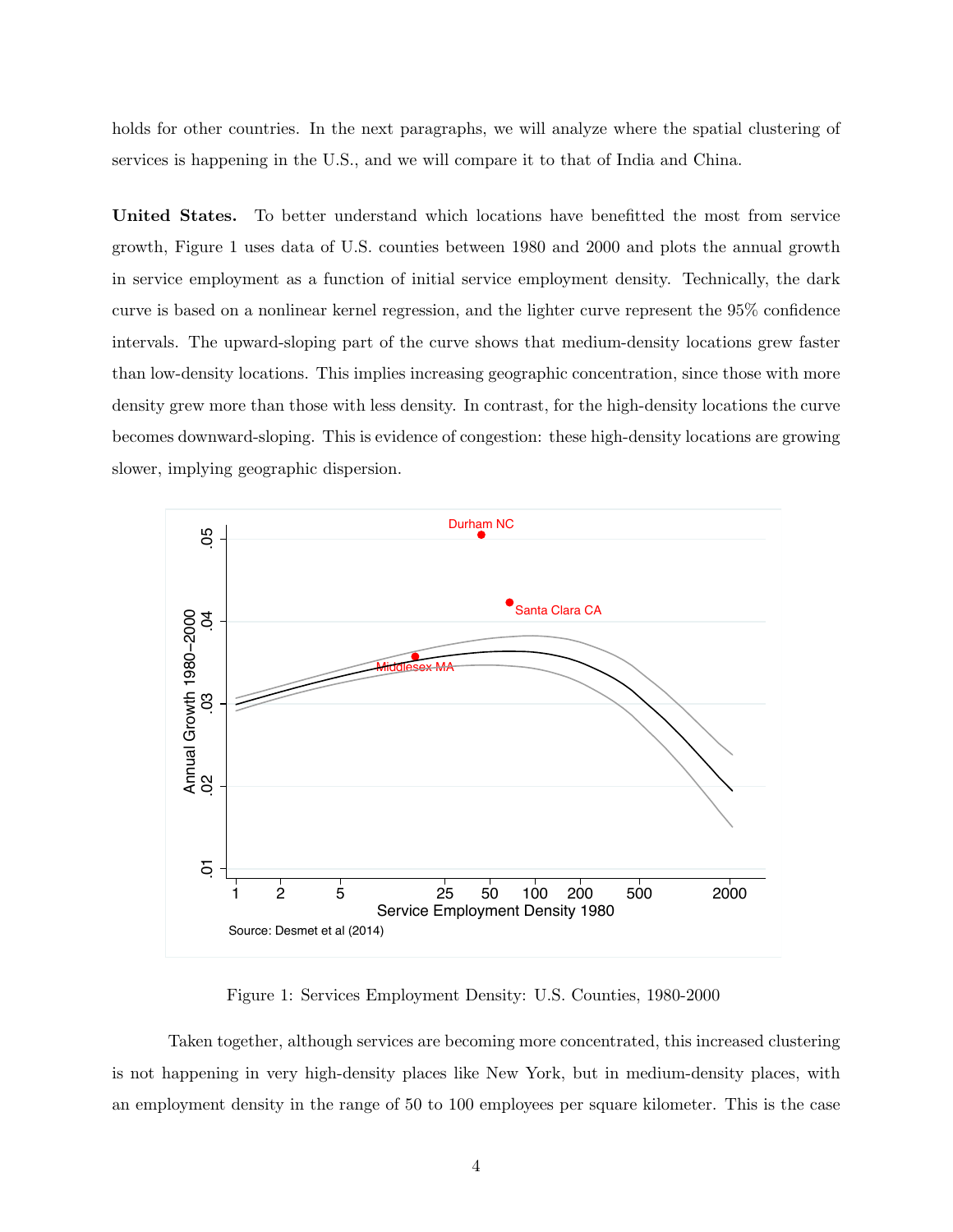of three of the most well known high-tech clusters, represented in Figure 1: Santa Clara, Calif. (Silicon Valley), Middlesex, Mass. (Route 128) and Durham, NC (Research Triangle). Congestion is too high in the high-density areas and knowledge spillovers too low in the low-density areas. This is what makes the medium-density locations the most attractive for growth. We next compare the U.S. situation to that in India and China to see if we uncover the same patterns.



Figure 2: Services Employment Density: Indian Districts, 2001-2006

India. A similar exercise for India reveals very different patterns. Using district-level data from India for the period 2001-2006, Figure 2 plots annual services employment growth as a function of initial services employment density. Whereas in the U.S. growth is maximized in locations with a density between 50 and 100 employees per square kilometer, in India growth is *minimized* in the same type of locations. There is no evidence of congestion in India's highest-density locations, which continue to grow faster than their medium-density counterparts. This is consistent with the observation that many of India's high-tech clusters are located in the country's largest and densest areas. As shown in Figure 2, with the exception of Bangalore, many of India's high-tech hubs, such as Hyderabad and Chennai, are fast-growing, in spite of having densities of more than 1000 service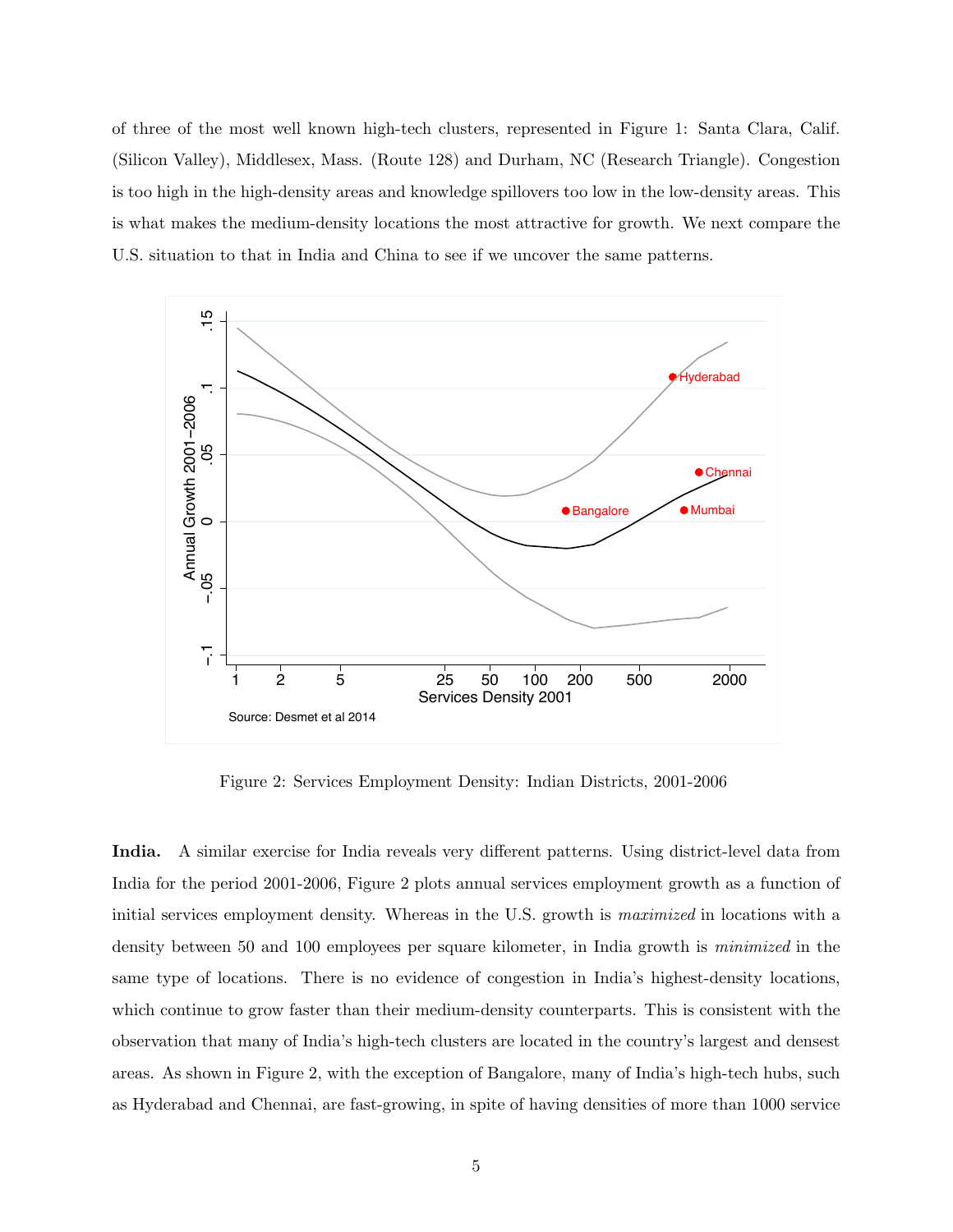workers per square kilometer.

Another difference between India and the U.S. becomes more obvious when we represent both countries on the same plot, as we do in Figure 3. The difference between the fastest-growing and the slowest-growing locations in India is more than 20 percentage points. This is huge compared to the United States, where the difference does not surpass 2 percentage points. This is not surprising: there is much evidence that spatial differences in, for example, productivity are much greater in developing countries than in developed countries. As India further develops and technology diffuses across space, we would expect differences in growth rates across locations to become smaller. The large difference between India and the U.S. may also be related to the important geographic reallocation of people in India as urbanization progresses.



Figure 3: Services Employment Density: U.S. Counties and Indian Districts

China. We now turn to China to analyze whether the underperformance of medium-density locations is common to other fast-growing developing countries. Using data from Chinese prefecturelevel cities for the period 2000-2007, Figure 4 displays the growth rate in service employment as a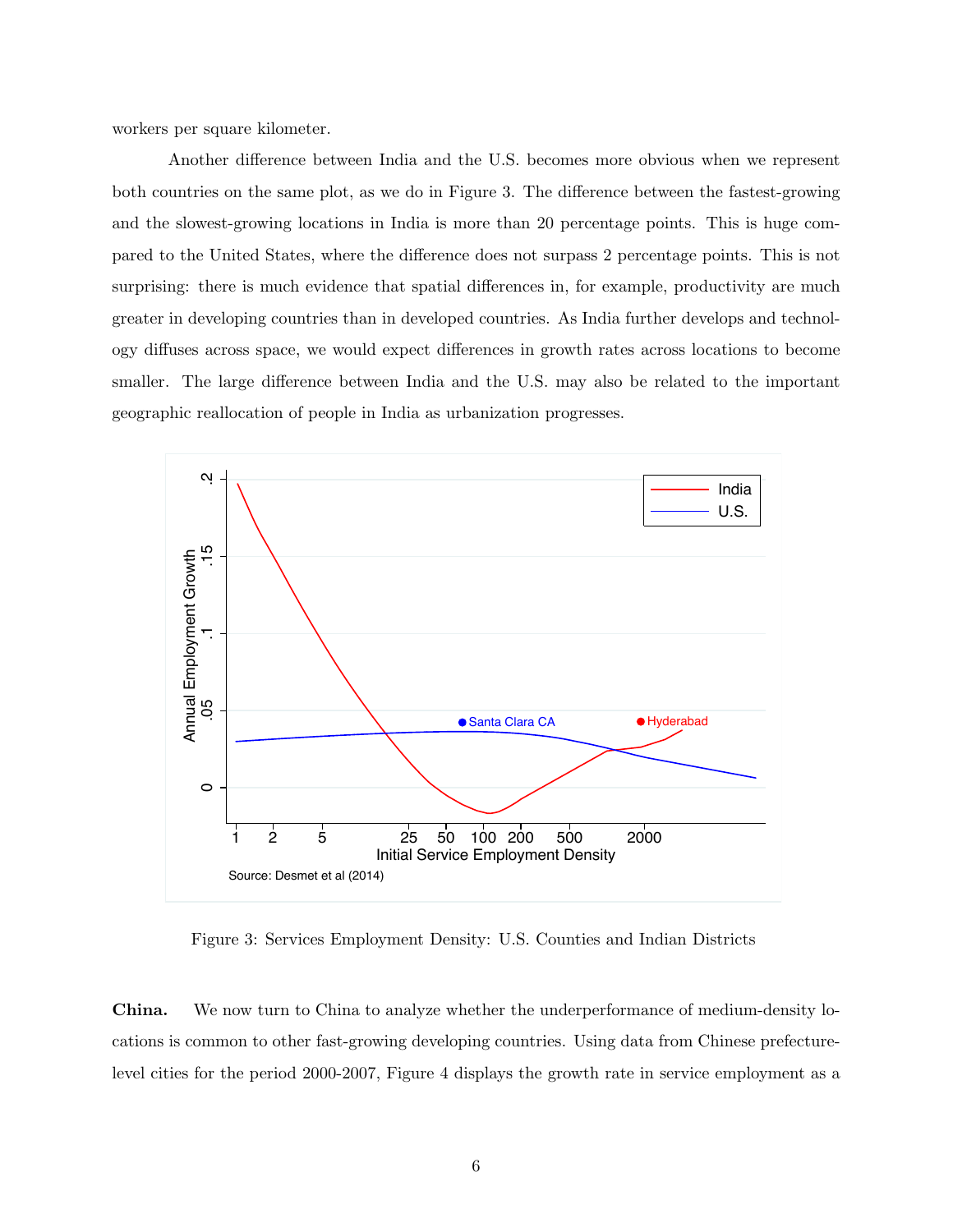function of initial service employment density.<sup>[1](#page-6-0)</sup> In contrast to India, service employment growth in China does not tend to occur in its densest clusters. Some of the country's largest cities, such as Shanghai, experience relatively low growth in the service industry. This is not the case of Beijing though, which has a fast-growing high-tech industry. The relevant difference with India is that some of China's medium-density service clusters are attracting high growth. Though less pronounced, this makes China more similar to the United States. Chengdu is a case in point: with a service employment density similar to that of Silicon Valley, it is becoming one of China's IT centers. It currently already produces one fifth of the world's computers.



Figure 4: Services Employment Density: Chinese Prefecture-Level Cities and Indian Districts

There is one dimension though where China and India look similar to each other, and different from the U.S. The difference between fast-growing locations and slow-growing locations is around 10 percentage points, not quite as big as in the case of India, but much larger than in the U.S. Again, this likely reflects the still large productivity differences across space in China, and the magnitude of the country's rapid urbanization process which is still underway. It may also point

<span id="page-6-0"></span><sup>1</sup>Employment figures pertain to "staff and workers", also referred to as "formal employment", rather than total employment. This leads to underreporting. It also explains the overall drop in service employment.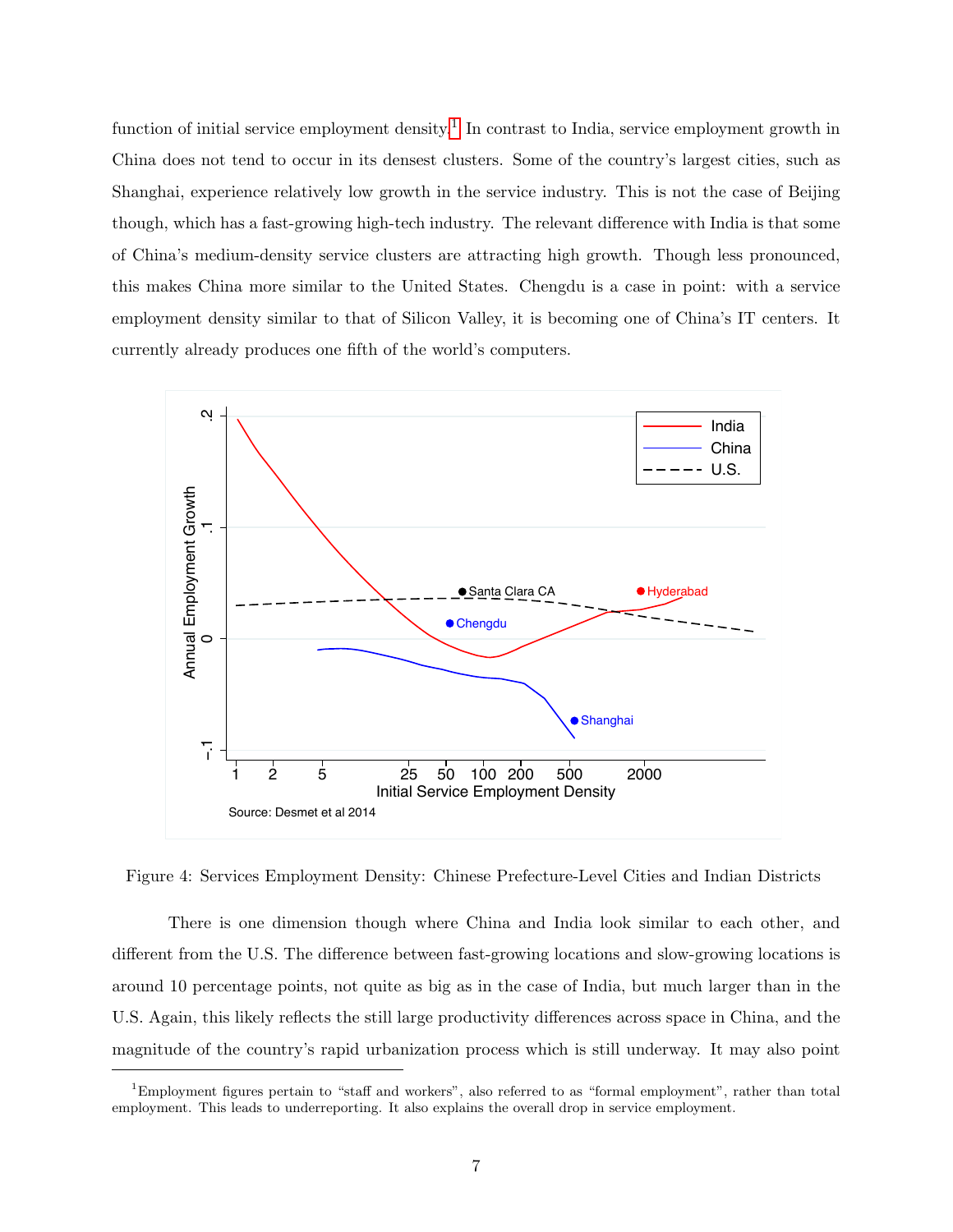to a certain degree of misallocation of resources across space in China.

Barriers to growth in India's medium-density cities. When comparing India to the U.S., the evidence suggests that India's medium-sized cities are facing barriers to growth. What might those frictions be that keep India's medium-density cities from growing faster? Maybe they suffer from poor infrastructure. Another problem could be a lack of highly-educated workers. Or they might be badly connected to the country's larger cities.

To identify what those barriers might be, Desmet et al. (2014) analyze what the growth patterns would look like if certain differences between cities were eliminated. To that purpose they run the same type of nonlinear regressions that generated Figure 1, but they now control for (i) the percentage of the population with a high school degree or more and the percentage of the population with post-secondary education; (ii) household access to infrastructure (percentage of households with electricity, percentage of households with toilet, percentage of households with telecommunication services, percentage of households with tap water); (iii) travel time to a top-10 city; and (iv) distance to a top-7 or a top-3 city.

Most of these potential barriers are unable to explain the apparent disadvantage of mediumsized cities. For example, being close or being far from a top-3 city has no effect on the desirability of these locations. The two exceptions are the percentage of the population with post-secondary education and the percentage of households with access to telecommunication services. If all districts had the same percentage of highly educated workers, then the relative unattractiveness of medium-density locations would disappear. The same is true if all districts had the same access to telecommunications. These results suggest that if India wants to unleash growth in its mediumdensity cities, it should improve its telecommunication services in these places. It should also make those cities more attractive for highly educated workers to move to, or alternatively, improve higher education in those locations.[2](#page-7-0)

As discussed before, China does not seem to be experiencing the same barriers to growth in its medium-density cities. Given that China has been investing heavily in physical and educational infrastructure in the last decades, it is not surprising that it does not face the same growth frictions. In comparison, it is well known that India has been suffering from a chronic lack of infrastructure

<span id="page-7-0"></span><sup>&</sup>lt;sup>2</sup>A word of caution is in order when expressing these policy recommendations: they are only valid if the empirical results in Desmet et al. (2014) can be interpreted as causal. More particularly, it is likely that the choice of residence and the quality of telecommunications are not orthogonal to the density of a location, in which case having more highly educated workers or having better internet access would not by themselves lead to more growth in medium-density locations.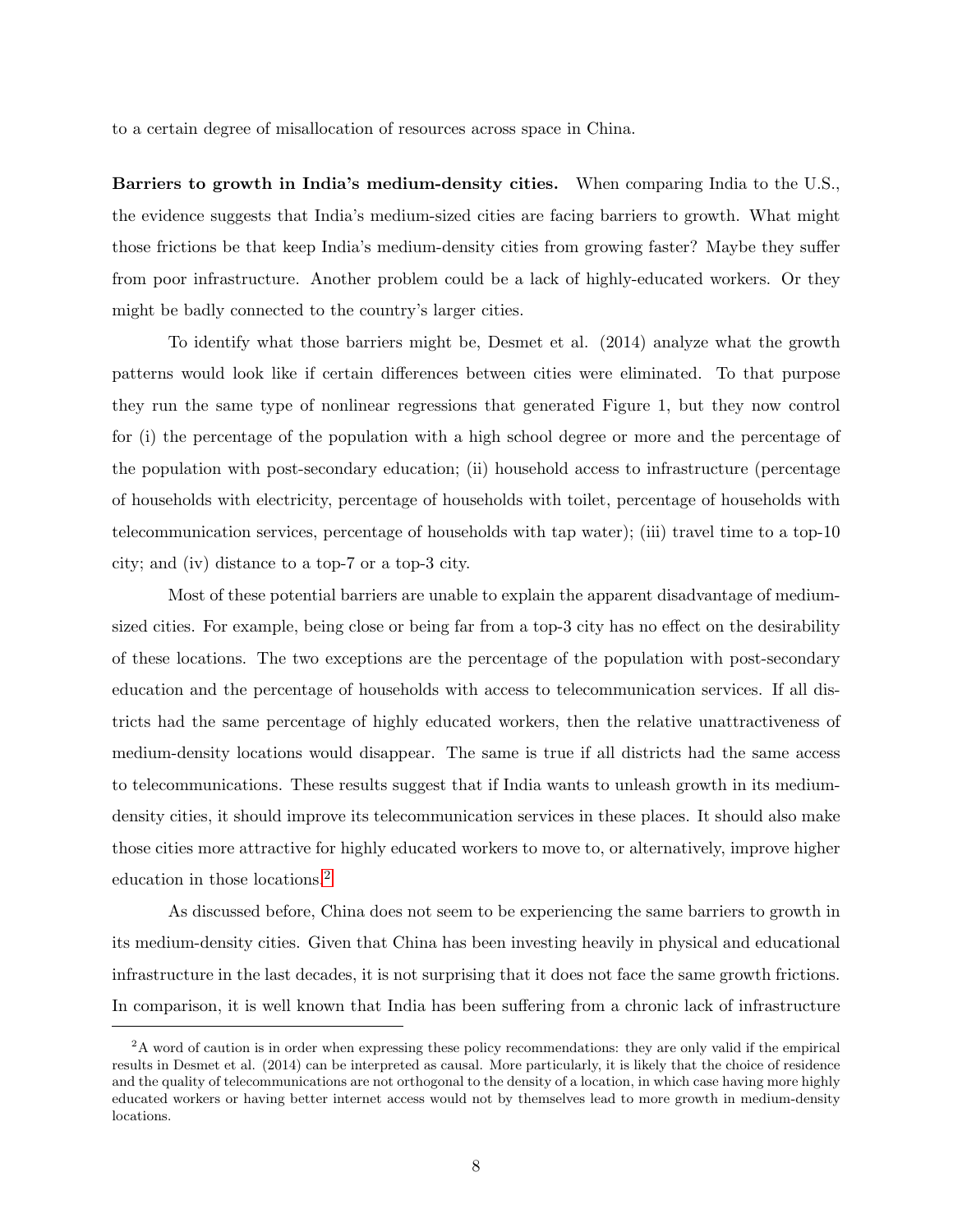investment.

### 3 Barriers to Growth in China's Largest Cities

Our basic finding so far is that medium-density places in India perform worse than their counterparts in the U.S., whereas the same is not true in China. Although this may tempt us to conclude that the spatial allocation of resources is efficient in China, the huge difference in growth rates between fast-growing and slow-growing locations in China seems to point in the other direction. Another indication of possible growth frictions is China's hukou system which restricts geographic mobility and puts a break on the growth of some of its mega-cities. Relaxing the hukou system would probably make China's largest cities even larger, a point made in work by Au and Henderson  $(2006a,b).$ 

To analyze how liberalizing migration restrictions or other policy changes would affect Chinese cities, in Desmet and Rossi-Hansberg (2013) we developed a quantitative model of a system of cities. For each city, we estimated three characteristics: productivity, amenities and governance. A city's productivity refers to the efficiency with which firms are able to produce; a city's amenities refer to any characteristic that makes a city a more or less attractive place to reside; and a city's governance refers to how efficiently it provides urban infrastructure that deals with congestion. Not surprisingly, cities will be larger if they have higher productivity, more attractive amenities, or better governance. More importantly, this model can then be used to run counterfactual policy analysis to answer questions such as: How would the city size distribution change if spatial productivity differences fell? Would people become better off? And what would happen to the country's megacities? In what follows, we start by discussing the effect of lowering internal migration restrictions in China. We then explore the effect of the expected spatial diffusion of technology as the country further grows and develops.

Migratory restrictions. The spatial dispersion in amenities is substantially higher in China than in the United States. To be more precise, the standard deviation of amenities across cities in China is about double that in the United States. This is partly the result of many of the largest cities in China having poor amenities. One possible reason for this is the hukou system that often restricts the flow of migrants to the country' s largest cities. Indeed, if large cities are kept artificially small through mobility restrictions, this will show up as low amenities in our model. The intuition is as follows. A city that restricts immigration will be too small compared to what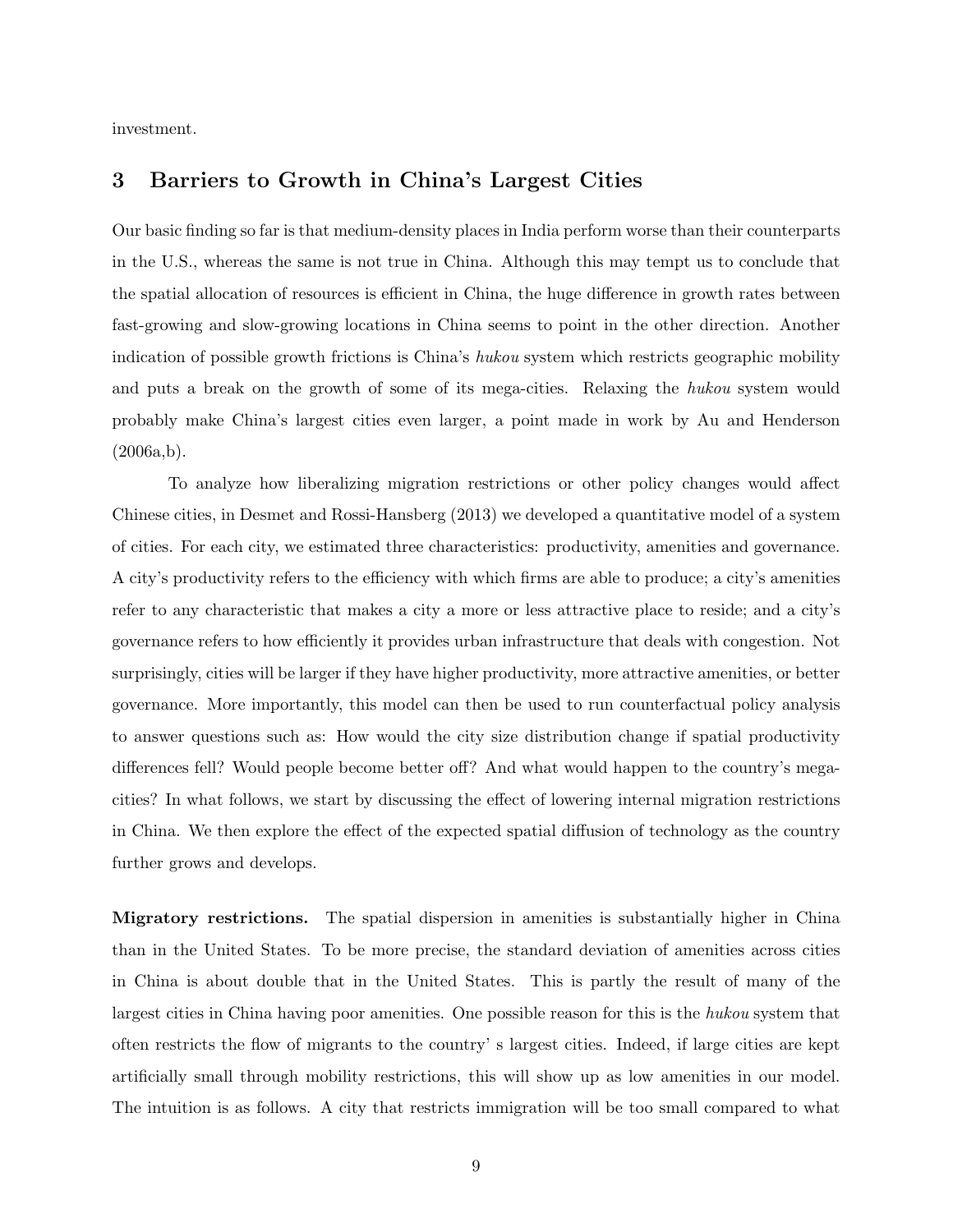its productivity would imply. If so, in the model some other feature of that city must keep it from becoming larger. That other feature will be poor amenities. Compared to China, the U.S. does not have any formal restrictions to internal migration, which could explain why the dispersion in amenities is smaller. This logic then implies that reducing the spatial dispersion in amenities to the level observed in the U.S. is akin to liberalizing migratory frictions. There may of course be other reasons for why many of China's largest cities have poor amenities, a caveat we will return to later.



Figure 5: City Size Distribution of China: Counterfactual with U.S. Amenity Dispersion

Figure 5 shows China's actual city size distribution and its counterfactual city size distribution if we were to reduce the dispersion in amenities to the U.S. level. To implement this counterfactual experiment, we essentially normalize the dispersion in amenities across cities in China so that it has the same standard deviation as the one in the U.S. We then input these alternative amenity levels into the model, and use the full structure of our framework to see what happens to city sizes. For a given city size on the horizontal axis, the vertical axis shows the share of cities that are larger than that size. For example, a little less than 5 percent of China's cities have a population of more than 5 million. A steeper slope implies a less dispersed city size distribution, with the smaller cities being larger and the larger cities being smaller. If all cities had the same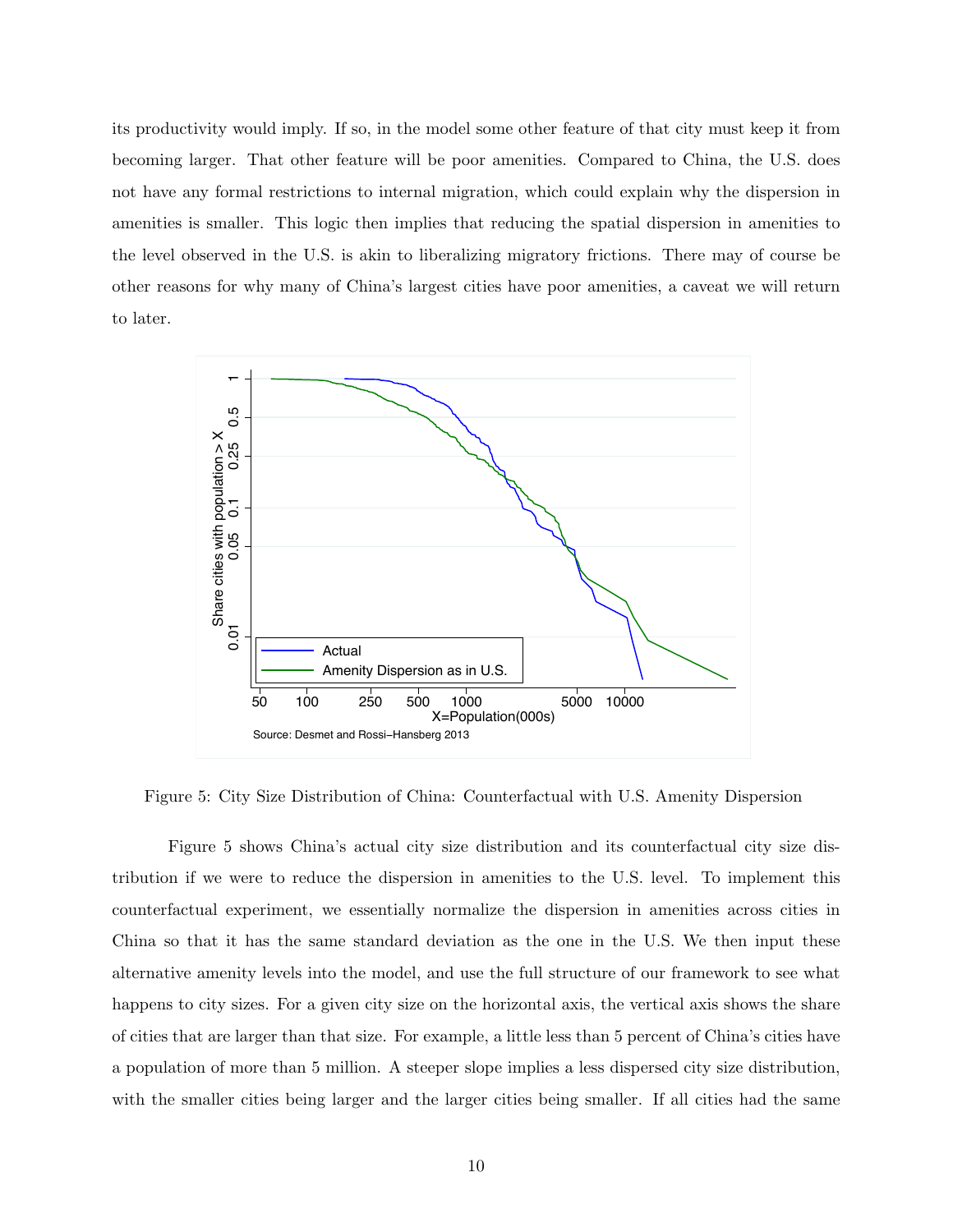size, we would have a vertical line.

The main result is that lowering the dispersion in amenities in China to the one observed in the U.S. makes the slope smaller, implying a greater dispersion in China's city size distribution. That is, with an amenity distribution as the one in the U.S., the country's mega-cities would become even larger. This finding is consistent with the larger cities facing barriers to growth. Many of the highly efficient eastern coastal cities are smaller than their productivity would predict them to be. As argued before, some other force in our model must keep their size down. That counteracting force are worse amenities. Reducing the dispersion in amenities to the U.S. level would improve those cities' amenities, thus providing an important boost to their growth. For example, Shenzhen would reach a size of 27 million, and Guangzhou would experience a population increase of 64 percent.

But would the further growth of some of China's mega-cities be good? Our answer is a resounding 'yes': we find that welfare would go up by 23 percent. This may run counter the oftenheld view that the world's mega-cities are becoming too large. One important shortcoming in the standard debate on the desirability of mega-cities is that it fails to take into account the general equilibrium effects. That is, when discouraging the growth of larger cities, one is encouraging the growth of smaller cities. One therefore needs a model of a country's entire system of cities to assess the welfare implications of any policy change. This is exactly what the model in Desmet and Rossi-Hansberg (2013) provides.

While Figure 5 shows that larger cities are facing barriers to growth, to what extent are these related to migratory restrictions? To answer this question, it is useful to remember that the hukou system in China is not equally restrictive everywhere. Although most large cities try to keep migrants out, some actively pursue population growth. If the barriers we have identified are related to migratory restrictions, then reducing the dispersion in amenities should have opposite effects in cities that keep migrants out compared to cities that try to attract them. Although we lack hard data on the variation of migratory restrictions across Chinese cities, we can get suggestive evidence by focusing on Chongqing and Chengdu, two examples of large cities that have gone the other way by implementing "an unabashedly urbanization-based growth strategy" (World Development Report 2009, p.221). Using the same logic as before, if those cities had actively been promoting immigration, this will show up as those cities having high amenities. Hence, reducing the dispersion in amenities across Chinese cities would make them lose in relative terms. Consistent with this, we find that Chongqing would lose 83% of its population and Chengdu 46%.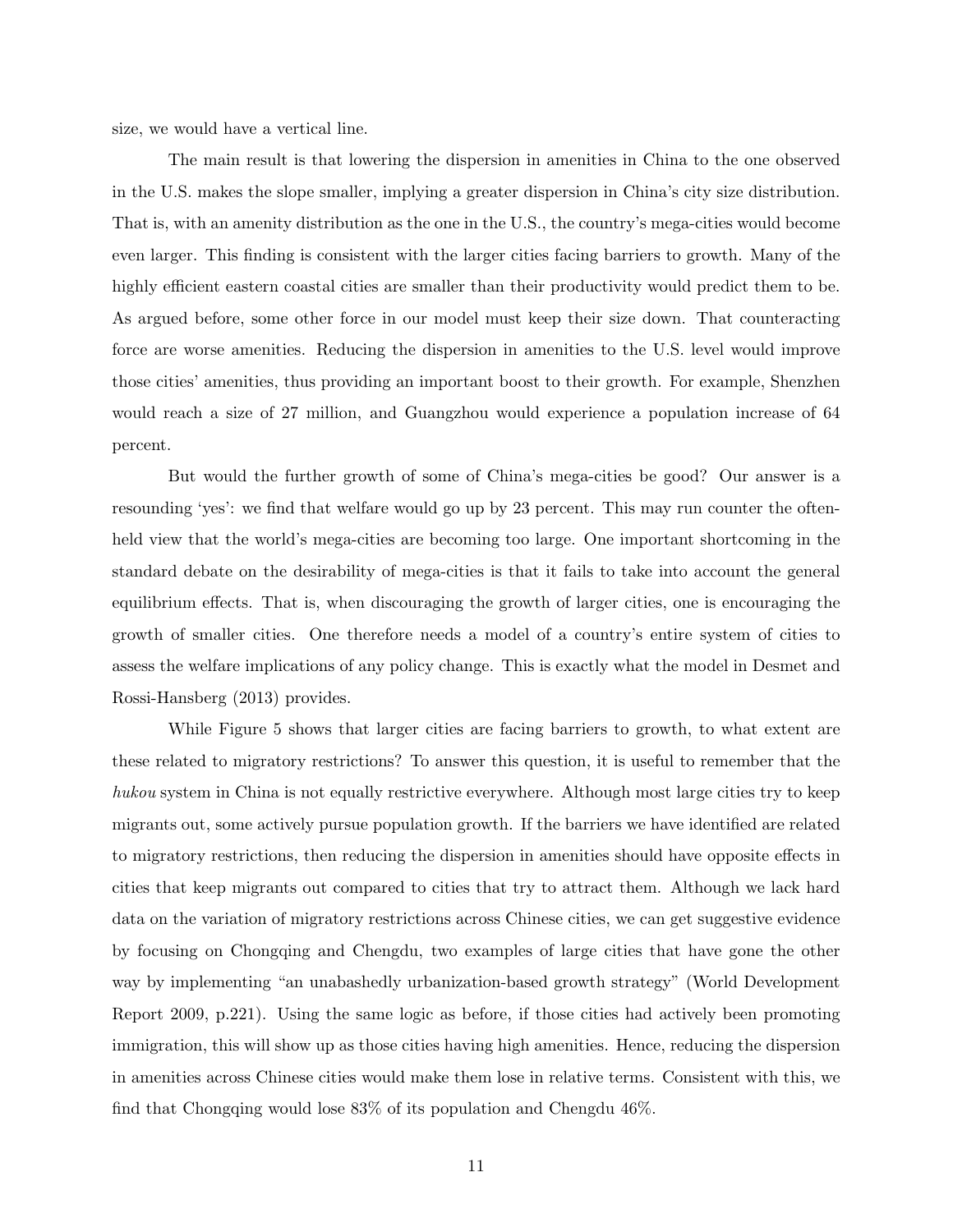Although this suggests that migratory restrictions are keeping China's largest cities from growing even larger, of course those cities may also face other barriers to growth. Other urban problems that afflict many mega-cities, but more so in China than in the U.S., include, for example, severe air pollution. Again, in our model such pollution will show up as a negative amenity, making cities such as Beijing less desirable places to reside. In that sense, the low amenities of the larger Chinese cities might also be due to environmental problems.

Either way, if we take the view that there is no a priori reason why the dispersion in natural amenities should be much different in China than in the U.S., then the greater dispersion in China must be due to a greater dispersion in man-made amenities. What our results then suggest is that the greater dispersion in man-made amenities in China may be partly driven by migratory restrictions, but other aspects, such as environmental problems, may play a role too. As Figure 5 has shown, this puts a break on growth in some of the country's largest cities.

**Productivity differences.** Using a similar methodology, we now analyze what would happen to the city size distribution if the spatial dispersion of productivity in China were to drop to the level observed in the United States. As is often the case with fast-growing countries, development in China has not happened uniformly across space. Development started in some particular clusters on its eastern seaboard, then spread to the rest of its coastal regions, and is now gradually moving to the interior of the country. Using data of 2005, in China the city at the 80th percentile is 71 percent more productive than the city at the 20th percentile. This is more than double the corresponding figure in the U.S., which stands at 32 percent. As China continues to grow and develop, technology is likely to diffuse across space, making its spatial productivity dispersion more similar to the one of the U.S.

It may not be immediately obvious why spatial differences in productivity should be related to the question of barriers to growth of China's mega-cities. Since China's largest cities also tend to be the more productive ones, a drop in the spatial dispersion of productivity should, if anything, lower their growth. That is, it would seem that greater spatial diffusion of technology should help the country's smaller cities. Indeed, we would expect that making cities more equal in terms of productivity would make the larger cities smaller and the smaller cities larger. Hence, mega-cities should become less prominent.

Figure 6, which compares China's actual city size distribution to what it would look like if the spatial dispersion of productivity were the same as in the United States, indicates the contrary.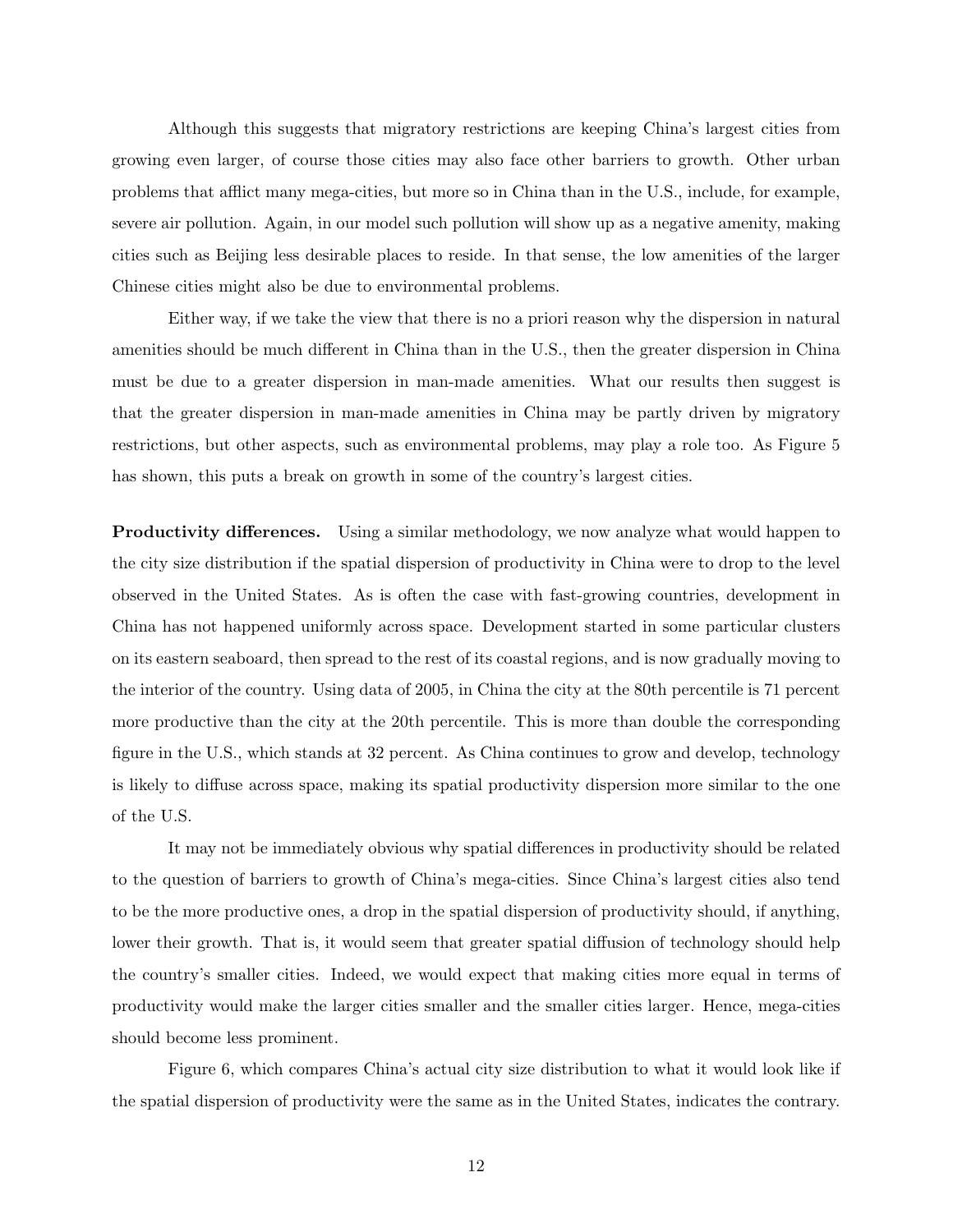Although we were expecting the city size distribution to become less dispersed, the opposite happens: reducing differences in productivity makes China's largest cities larger and its smallest cities smaller. Does this imply that cities such as Shanghai would become much larger? The answer is no. In fact, we find that Shanghai would lose nearly 90 percent of its population, and so would Beijing. In fact, most of the country's large cities would lose population, with the notable exception of Chongqing.



Figure 6: City Size Distribution of China: Counterfactual with U.S. Productivity Dispersion

These results seem contradictory. On the one hand, the model predicts that a more equal spatial distribution of productivity would make mega-cities more prominent. On the other hand, we find that most of China's large cities would decline in size. The solution to this apparent contradiction is that some of today's medium-sized cities with good amenities but low productivity would become the new mega-cities of tomorrow. They would grow so much that they would become larger than present-day Beijing or Shanghai. The country's three largest cities would become Liuan in Anhui province (predicted population 16 million), Chongqing (predicted population 15 million) and Bazhong in Sichuan province (predicted population 13 million). Cities such as Liuan or Bazhong currently have populations between one and two million. But because they have high amenities, improving their productivity turns them into mega-cities.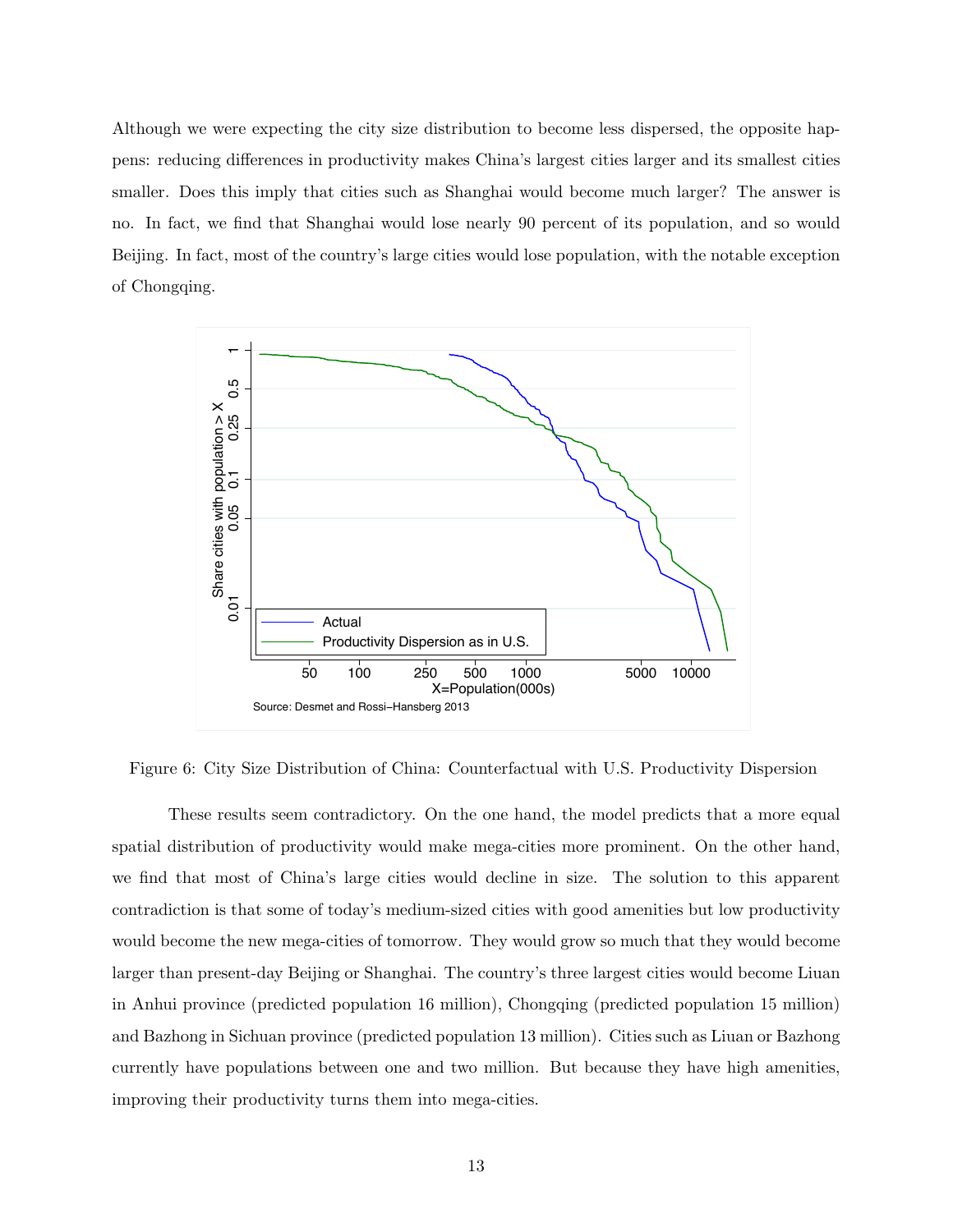This unexpected result illustrates the fact that cities are multi-dimensional objects. If the size of a city only depended on its productivity, then reducing the spatial dispersion in productivity should obviously reduce the dispersion in city sizes, and thus spell the demise of mega-cities. But once we take into account that city sizes also depend on other characteristics, such as amenities, the picture becomes more complex and we can no longer trust this simple-minded logic. Having a model of a system of cities with multiple determinants of city sizes is therefore key.

Taken together, we can therefore conclude that one reason why China does not have high growth in some of its largest cities may be related to barriers those cities face. Those barriers may have to do with migratory restrictions, problems of severe air pollution and large differences in productivity across space. It is not obvious how China compares along those dimensions with India. Although the Constitution of India does not restrict internal migration, access to social services is often restricted for migrants, because they lack proof of identity and local residence (Unesco, 2012).

Maybe more importantly, a reduction in the barriers faced by China's largest cities would be a good thing. We already mentioned that a reduction in the dispersion of amenities would imply a 23 percent gain in welfare; the corresponding figure for a reduction in the dispersion of productivity is 18 percent. The debate on growth in developing countries often focuses on the need for adequate macroeconomic policies. What our results suggest is that a country such as China stands much to gain from a more efficient spatial allocation of its resources.

## 4 Conclusion

In this chapter we have compared the spatial growth in the service industry in India, China and the United States. While in the U.S. service employment growth is greatest in medium-density service clusters, in India those same medium-density locations fare worst. In contrast, there is no indication of China's medium-density service clusters experiencing lower growth. The weak performance of India's medium-sized locations seems to be related to a lack of access to telecommunication services and to a low percentage of their population that has post-secondary education. If all Indian districts had the same access to telecommunications and the same percentage of highly educated workers, then the relative disadvantage of India's medium-density locations, relative to its high-density clusters, would disappear.

The finding that medium-density service clusters in China do not face the same issue as their counterparts in India does not imply that the spatial allocation of resources in China is efficient though. Based on a model of China's urban system, we discuss evidence of certain growth barriers